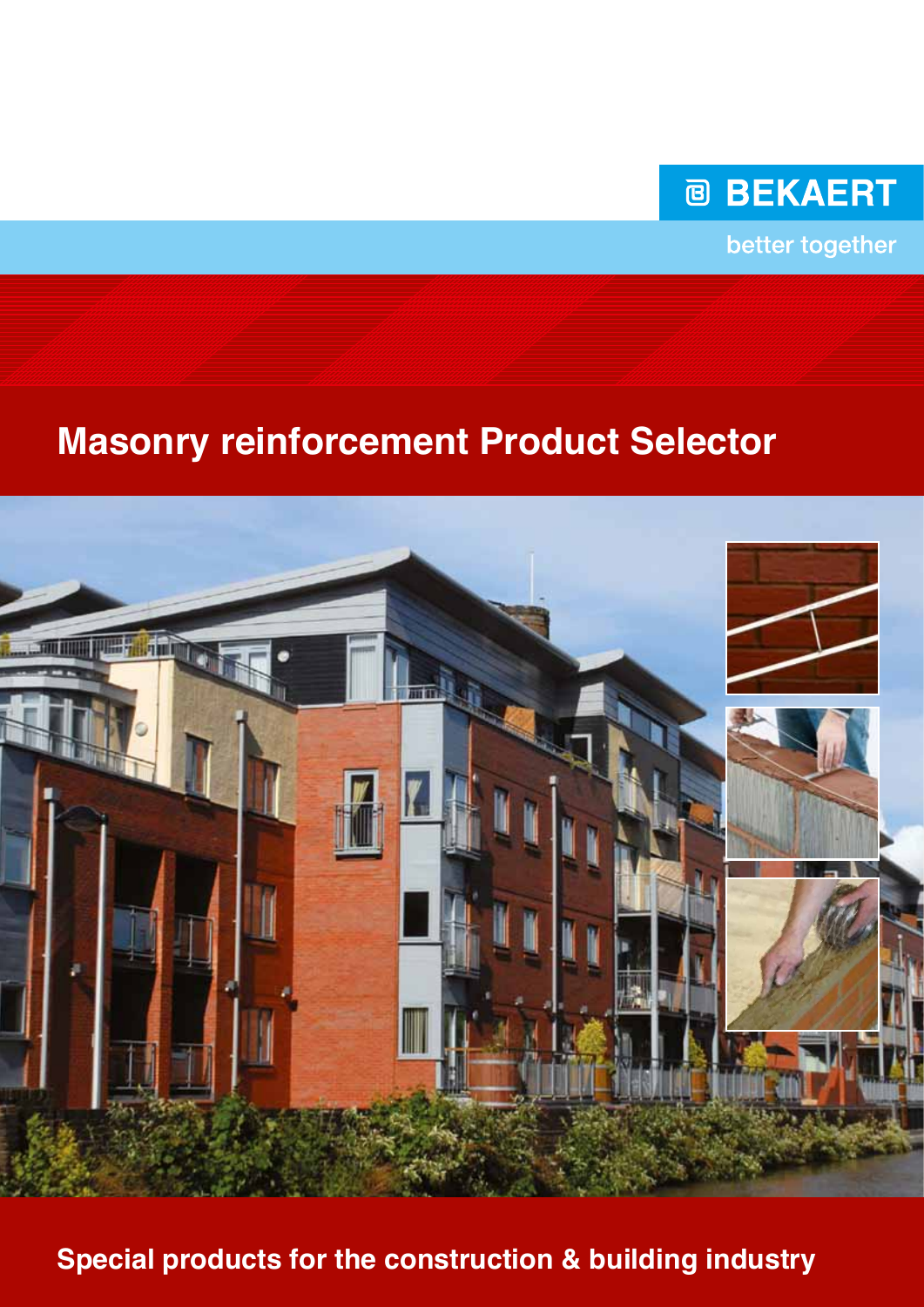



## **Introduction**

Bekaert Building Products has been at the forefront of masonry reinforcement design and product development for over 80 years. Brickforce® has been in continuous use since its introduction in 1918. To cater for the increased use of masonry construction and to offer masonry reinforcement solutions for modern build requirements Bekaert continues to develop its range of products. Bricktor® CCR and Bricktie have been designed and introduced for specific applications. Following the introduction of the BS 5628-2 reinforced masonry design code, Bekaert introduced an extensive Brickforce® range which continues to be unique and unequalled for reinforced masonry construction applications.



## **Product Selector**

The following table indicates which products may be suitable for different types of applications. The suitability for a specific application should be confirmed by referring to the appropriate Bekaert technical publication or by contacting the Bekaert sales office.

# **Application guide**

# **There are two main areas of use for masonry reinforcement:**

### **Structural**

Where masonry reinforcement has been designed and specified to increase the load bearing capacity of masonry construction in accordance with BS5628 Part 2 - the design code for reinforced masonry.

### **Crack control**

Where masonry reinforcement is specified to assist in control of cracking in areas of stress concentration or thermal and moisture movement as covered by BS5628 Part 3.

To ensure that the products comply, in addition to material testing during production, Bekaert is committed, as part of our technical development, to an on-going testing programme.





**Test loading being applied to** 

*We acknowledge the help of Ceram Building Technology Stoke-on-Trent* **reinforced wall**

| <b>Product</b>                      | <b>Brickforce®</b><br><b>Structural</b> | <b>Bricktie</b><br><b>Cavity Walls</b> | <b>Bricktor®</b><br><b>Crack control</b> |
|-------------------------------------|-----------------------------------------|----------------------------------------|------------------------------------------|
| <b>Application</b>                  | page 4                                  | page 5                                 | pages 6-7                                |
| Lateral load-wind                   | V                                       |                                        |                                          |
| Windpost reduction                  |                                         |                                        |                                          |
| Line loads/crowd barriers           |                                         |                                        |                                          |
| Retaining walls                     |                                         |                                        |                                          |
| <b>Blockwork lift shafts</b>        |                                         |                                        |                                          |
| Top rail/support removal            |                                         |                                        |                                          |
| Crack control - openings            |                                         |                                        |                                          |
| Crack control - settlement          |                                         |                                        |                                          |
| Crack control - changes in profile  |                                         |                                        |                                          |
| Crack control - load spread         |                                         |                                        |                                          |
| <b>Beams</b>                        |                                         |                                        |                                          |
| Internal walls on suspended slab    |                                         |                                        |                                          |
| Collar jointed separation/fire wall |                                         |                                        |                                          |
| Lintels                             |                                         |                                        |                                          |
| Wall connections                    |                                         |                                        |                                          |
| Corbelled brickwork                 |                                         |                                        |                                          |
| Rendered finishes                   |                                         |                                        |                                          |
| Stack-bond blocks & bricks          |                                         |                                        |                                          |
| Thin joint construction             |                                         |                                        |                                          |
| Radiused brickwork/blockwork        |                                         |                                        |                                          |
| Movement joints                     |                                         |                                        |                                          |
| Tie wall leaves together            |                                         |                                        |                                          |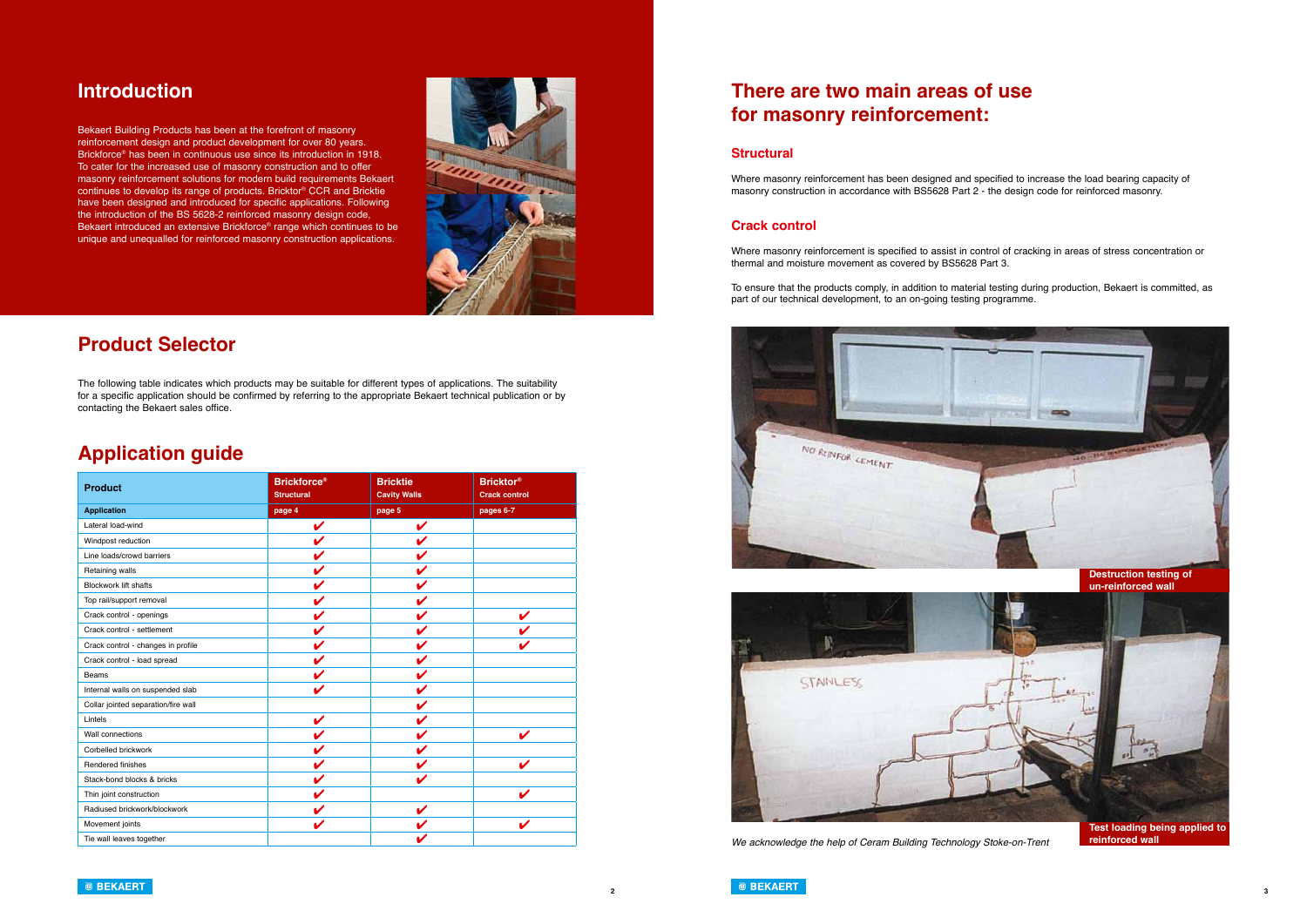













# **Brickforce®**



### **The structural reinforcement**

Brickforce® is designed for **structural reinforced masonry applications.** Brickforce® complies fully with the requirements of the Reinforced Masonry Design Code - BS 5628-2, and consists of two main parallel wires joined by in-line welded cross wires.

The main wires are manufactured to a flattened profile to enable the product to be **easily located into the mortar joint** without steel build-up problems at lap positions corners/junctions, or when used in conjunction with wall ties. Brickforce® is available in a range of different main wire diameters for specific structural loading situations, and in a variety of product widths to suit different block or brick leaf construction.

To comply with quality assurance requirements and assist in product traceability, each strip of Brickforce® is uniquely marked at regular intervals with the brand name, reference and manufacturing code - 'so it's only Brickforce® if it says it's Brickforce®.'

# **Bricktie**

### **Tying masonry leaves together**

- ie  $SBF35W6O =$ stainless Brickforce® 3.5 mm dia wire 60 mm wide
- GBF4OWIOO = galvanised Brickforce® 4.0mm dia wire 100 mm wide

Bricktie was developed to overcome the problems associated with lifting heavy blocks in the construction of 215mm and greater thickness walls. The use of Bricktie allows the construction of collar-jointed walls - made up from two thinner blocks in accordance with BS 5628-1. **By tying the two masonry leaves together, the wall may be designed as if it were solid construction.** The use of Bricktie also enables a fair-faced block finish to both sides of the wall by adopting a collar-joint construction. Similarly, a single solid brick wall can be constructed using stretcher bond coursing without the need for any additional ties. Bricktie provides an effective and timesaving solution to most wall combinations and consists of a 20 x 3mm flat tie welded to two longitudinal flattened reinforcing wires. Bricktie is available in widths to suit any required wall make up, although the most common form is 175mm wide Bricktie to suit a 215mm collar-jointed wall constructed from two leaves of 100mm. In addition, the longitudinal wires can be utilised for either structural strength or to extend the distances between movement joints.

- $\checkmark$  Stainless steel wire complying fully with BS 5628-2.
- Galvanised steel wire zinc coated to BS EN 10244-2.
- $\vee$  Main wires flattened profile, equivalent diameter to suit design requirements, with a min. characteristic tensile strength of 500 N/mm<sup>2</sup>. Cross piece ties conform to the performance requirements of B5628-1.

## **Brickforce® Product References**

Product code describes finish, wire diameter and product width.

> ie GCF35W175 = galvanised 3.50 mm diameter wires 175 mm wide. SCF4OW175 = stainless 4.00 mm diameter wires 175 mm wide.

| <b>External Wall</b><br>(including internal leaf of cavity) |                            | <b>Internal Walls Only</b><br>(partitions of cross walls) |                            |
|-------------------------------------------------------------|----------------------------|-----------------------------------------------------------|----------------------------|
| Code<br><b>Reference</b>                                    | <b>Wall Thickness (mm)</b> | Code<br><b>Reference</b>                                  | <b>Wall Thickness (mm)</b> |
| SBF30W60                                                    | 102 brick or 100 block     | GBF30W60                                                  | 102 brick or 100 block     |
| SBF35W60                                                    | 102 brick or 100 block     | GBF35W60                                                  | 102 brick or 100 block     |
| SBF40W60                                                    | 102 brick or 100 block     | GBF40W60                                                  | 102 brick or 100 block     |
| SBF45W60                                                    | 102 brick or 100 block     | GBF45W60                                                  | 102 brick or 100 block     |
| SBF50W60                                                    | 102 brick or 100 block     | GBF50W60                                                  | 102 brick or 100 block     |
| SBF30W100                                                   | 140 block                  | GBF30W100                                                 | 140 block                  |
| SBF35W100                                                   | 140 block                  | GBF35W100                                                 | 140 block                  |
| SBF40W100                                                   | 140 block                  | GBF40W100                                                 | 140 block                  |
| SBF45W100                                                   | 140 block                  | GBF45W100                                                 | 140 block                  |
| SBF50W100                                                   | 140 block                  | GBF50W100                                                 | 140 block                  |
| SBF30W150                                                   | 190/200 block              | GBF30W150                                                 | 190/200 block              |
| SBF35W150                                                   | 190/200 block              | GBF35W150                                                 | 190/200 block              |
| SBF40W150                                                   | 190/200 block              | GBF40W150                                                 | 190/200 block              |
| SBF45W150                                                   | 190/200 block              | GBF45W150                                                 | 190/200 block              |
| SBF50W150                                                   | 190/200 block              | GBF50W150                                                 | 190/200 block              |
| SBF30W175                                                   | 215 block                  | GBF30W175                                                 | 215 block                  |
| SBF35W175                                                   | 215 block                  | GBF35W175                                                 | 215 block                  |
| SBF40W175                                                   | 215 block                  | GBF40W175                                                 | 215 block                  |
| SBF45W175                                                   | 215 block                  | GBF45W175                                                 | 215 block                  |
| SBF50W175                                                   | 215 block                  | GBF50W175                                                 | 215 block                  |

| <b>Product Code</b> | Material               | <b>Wall Width</b> |
|---------------------|------------------------|-------------------|
| SCF35W175           | <b>Stainless Steel</b> | 215mm             |
| GCF35W175           | Galvanised             | 215mm             |

### **Specification**

### **Material finishes**

◆ Stainless steel wire to BS 5628-2.

- Galvanised steel wire zinc coated to BS EN 10244-2. **Main wires**
- $\checkmark$  Flattened profile, equivalent diameter to suit design requirements with a minimum characteristic tensile strength of 500 N/mm<sup>2</sup>.

### **Specification**

### **Material finishes**

## **Bricktie Product References**

### **Pack sizes**

- $\vee$  Brickforce® is manufactured in 2.7m long strips and supplied in packs:
- $\checkmark$  Stainless steel Brickforce® packs contain 20 strips (54m per pack).
- $\vee$  Galvanised Brickforce<sup>®</sup> packs contain 25 strips (67.5m per pack).
- $\overline{\mathsf{v}}$  Minimum overlap 225mm.

### **Pack sizes**

- $\vee$  Bricktie is supplied as 2.7m long individual strips.
- $\vee$  Minimum overlap 225mm.

For a complete product code, the wire finish and width are also required.

**For tying and reinforcing corbelled masonry, Bricktie is widely used. It eliminates the need for steel support systems and will simplify design and construction.**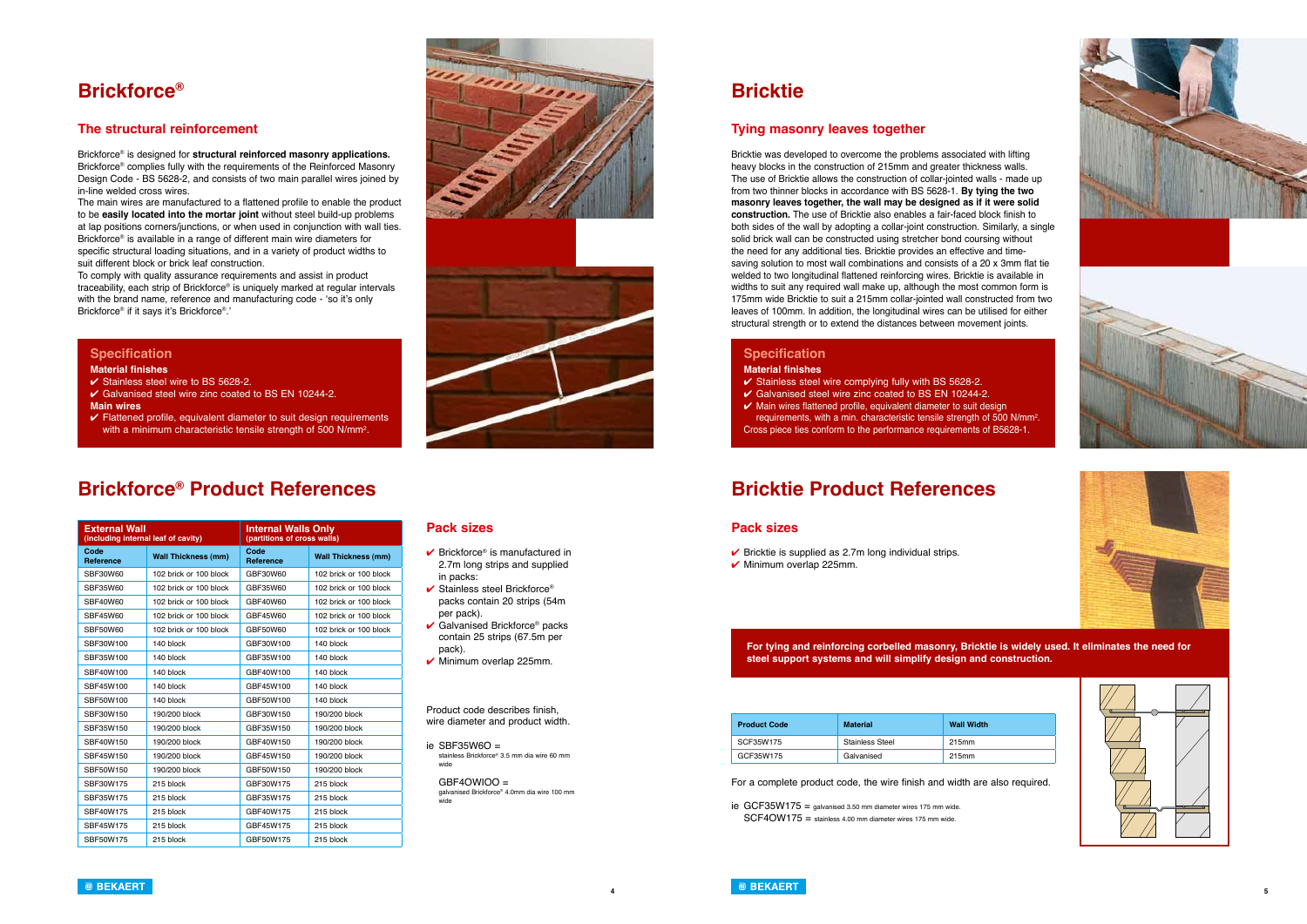

# **Bricktor® CCR Crack Control Reinforcement.**

- **Standard masonry joints**
- **2-3mm Thin Joint System**

To celebrate a century of use since its invention in 1906, Bricktor® has now been re-designed to meet the new demands of 21st century construction techniques. In 2005 new Bricktor® Crack Control Reinforcement known as Bricktor® CCR was launched. It can be used for both **standard masonry joints** and **thin joint systems.**

Originally recognised for its woven format, the cross wires have been redesigned into a square welded format, thereby allowing easier application within the bed joint.

Bricktor® is manufactured from high tensile wire and is designed for bonding and strengthening brickwork, blockwork and stone walls. Available in **stainless steel and galvanised finishes,** in roll lengths of 25m, Bricktor® lies flat on the masonry mortar joint making the product **easy to install** compared to other coiled products.

- $\vee$  Bonds and strengthens corners and wall intersections.
- $\vee$  Resists cracking in areas of uneven settlement.
- $\vee$  Bonds walls to reinforced concrete frames.
- $\checkmark$  Easy folding for corners. curves and angles.
- $\checkmark$  Safe to handle and easy to cut and shape on site.

Although Bricktor® cannot be used structurally, test work carried out has shown its use contributes significantly to enhance the strength of masonry by absorbing tensile stresses which can develop in masonry construction.

- $\checkmark$  Two rolls of Bricktor<sup>®</sup> may be used to reinforce a wider wall by positioning a roll close to each face of the wall, allowing 20mm cover. There is no need to lap rolls side by side.
- $\checkmark$  Galvanised Bricktor® is for use in internal walls only. For external walls (including inside leaf of cavity wall) stainless steel Bricktor® must be used.

 $\leq$  Min 600mm

**Door Opening** 





**Standard masonry joints**



**2-3mm Thin Joint System**

### **Pack sizes**

- $\checkmark$  Supplied as 25m roll.
- $\checkmark$  Minimum overlap 225mm.

| <b>Stainless steel</b> | Galvanised | To suit wall width mm |
|------------------------|------------|-----------------------|
| SBT60CCR               | GBT60CCR   | 100-125               |
| SBT100CCR              | GBT100CCR  | 140-150               |
| SBT160CCR              | GBT160CCR  | 190-200               |
| SBT180CCR              | GBT180CCR  | 215                   |

### **Benefits**

### **Important notes**

|                           | <b>Changes in Profile</b>                                                                                                            |
|---------------------------|--------------------------------------------------------------------------------------------------------------------------------------|
| Min<br>600mm<br>⇤<br>→    | Min<br>Min<br>600mm<br>600mm<br>$\leftrightarrow \leftrightarrow$<br>$\leftrightarrow$ $\leftrightarrow$<br>Two Storey Single Storey |
|                           | <b>Walls on Suspended Floors/Beams</b>                                                                                               |
| $K_{\text{Min}}$<br>600mm | Bricktor <sup>®</sup> must be located<br>in the lowest bed-joint                                                                     |

### **Specification**

### **Material finishes**

- 4 Stainless steel wire Grade 304S15.
- Galvanised steel zinc coated  $60$ g/m<sup>2</sup>.
- **Wire characteristics**
- 4 Longitudinal wires 1.25mm diameter, cross wires 0.65mm diameter.

Min 600mm

**Window Opening**

**Note: For wall widths greater than 225mm, a combination of narrower roll widths may be used.**

## **Our Commitment**

### **Bekaert Technical Advice Service**

Our in-house team of masonry reinforcement engineers provides a comprehensive technical advice service for the complete range of masonry reinforcement products.

### **Free design service for panels, lintels, beams**

To use the "free" panel design service, a form must be completed. The form can be found on the back of the Brickforce® Engineers guide or it can be downloaded as a pdf-file from the website - wwww.bekaert.com/ building. Alternatively, please contact the Sales team on 0114 242 7480





### **Other Services include:**

- $\checkmark$  Telephone enquiry service.  $\checkmark$  Office/on-site support and advice.
- $\vee$  Details and take-offs.

### **CPD Seminar**

We offer a CPD seminar presentation which covers the design and use of bed joint reinforcement. This is available at lunchtimes or evenings and is suitable for Architects, Clerks of Works, Engineers and Colleges/ Universities.



### **Website**

The Bekaert website www.bekaert.com/building provides full details of all our masonry reinforcement products and provides easy access to our technical information.